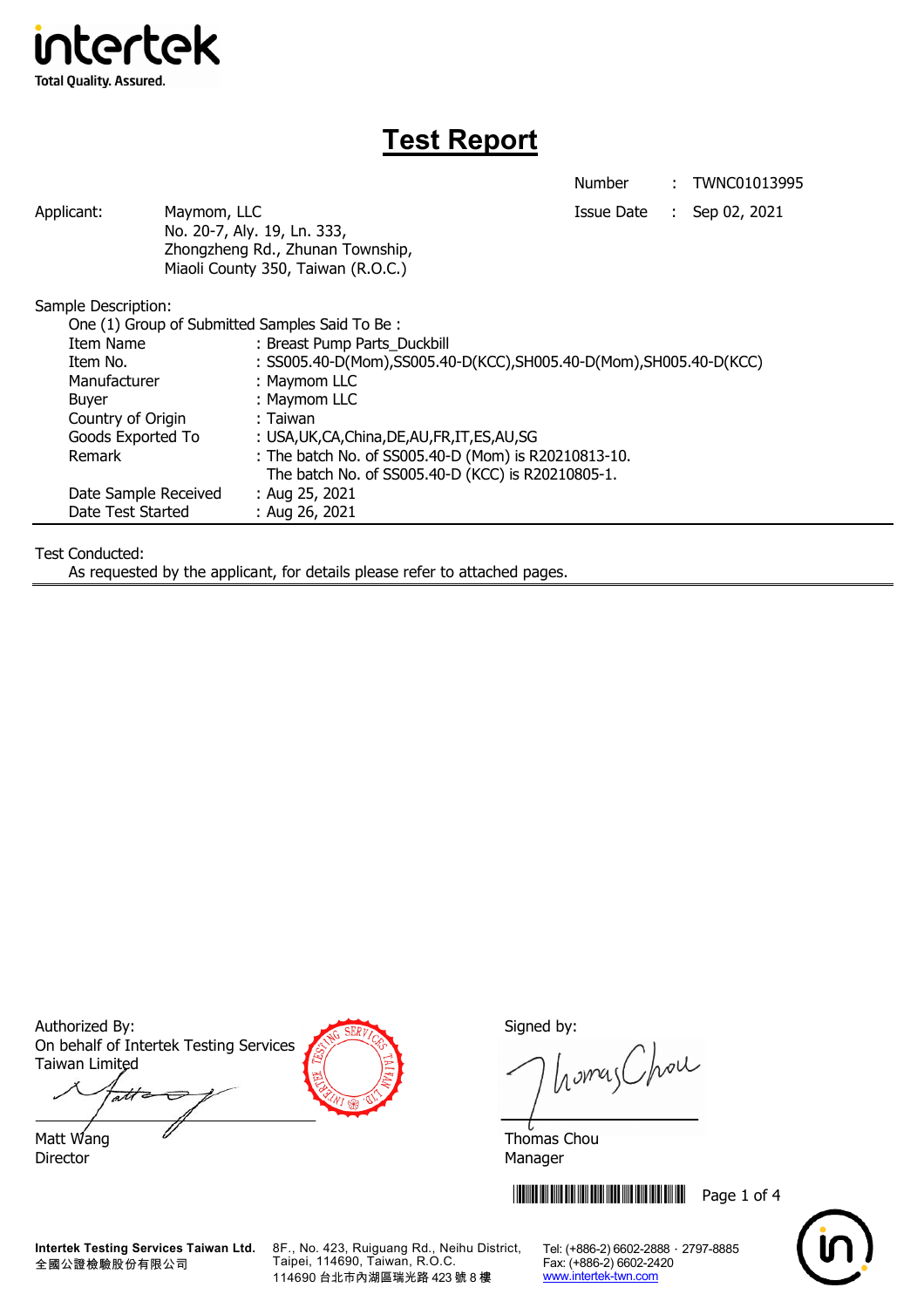

Number : TWNC01013995

Test Conducted :

## **1. Test For F.D.A. Regulation On Rubber**

With reference to the U.S. 21 CFR Food and Drug Administration part 177.2600 - rubber articles intended for repeated use, section (e) and (f).

Test Sample : (1/2)

|                              | Test Item                                                                                  | Result ( $mq/in2$ ) |
|------------------------------|--------------------------------------------------------------------------------------------|---------------------|
|                              | Water Extractable Content<br>First 7 Hours Extraction<br>$-$ Succeeding 2 Hours Extraction | 0.5<br>< 0.1        |
| N-Hexane Extractable Content |                                                                                            |                     |
|                              | First 7 Hours Extraction                                                                   | 14.4                |
|                              | $-$ Succeeding 2 Hours Extraction                                                          | 3.7                 |

Remarks :  $\lt$  = Less than

## **2. Overall Migration Test**

With reference to Commission Regulation (EU) No. 10/2011 and its Amendments, the migration test was conducted once.

I. Test Condition: 40 ℃ for 2 hours

| II. Test Result:                |            |
|---------------------------------|------------|
| Food Simulant: 50%(w/v) ethanol |            |
| <b>Tested Sample</b>            | Result (mg |
| (1/2)                           | ND.        |

Result (mg/dm<sup>2</sup>)

Remarks: ND = Not detected Detection limit =  $1$  mg/dm<sup>2</sup> Solvents & test condition were selected based on applicant's request.



8F., No. 423, Ruiguang Rd., Neihu District, Taipei, 114690, Taiwan, R.O.C. 114690 台北市內湖區瑞光路 423 號 8 樓

Fax: (+886-2) 6602-2420 www.intertek-twn.com

**THEFT THEFT THEFT THEFT THEFT THEFT THEFT THEFT THEFT THEFT THEFT THEFT THEFT THEFT THEFT THEFT THEFT**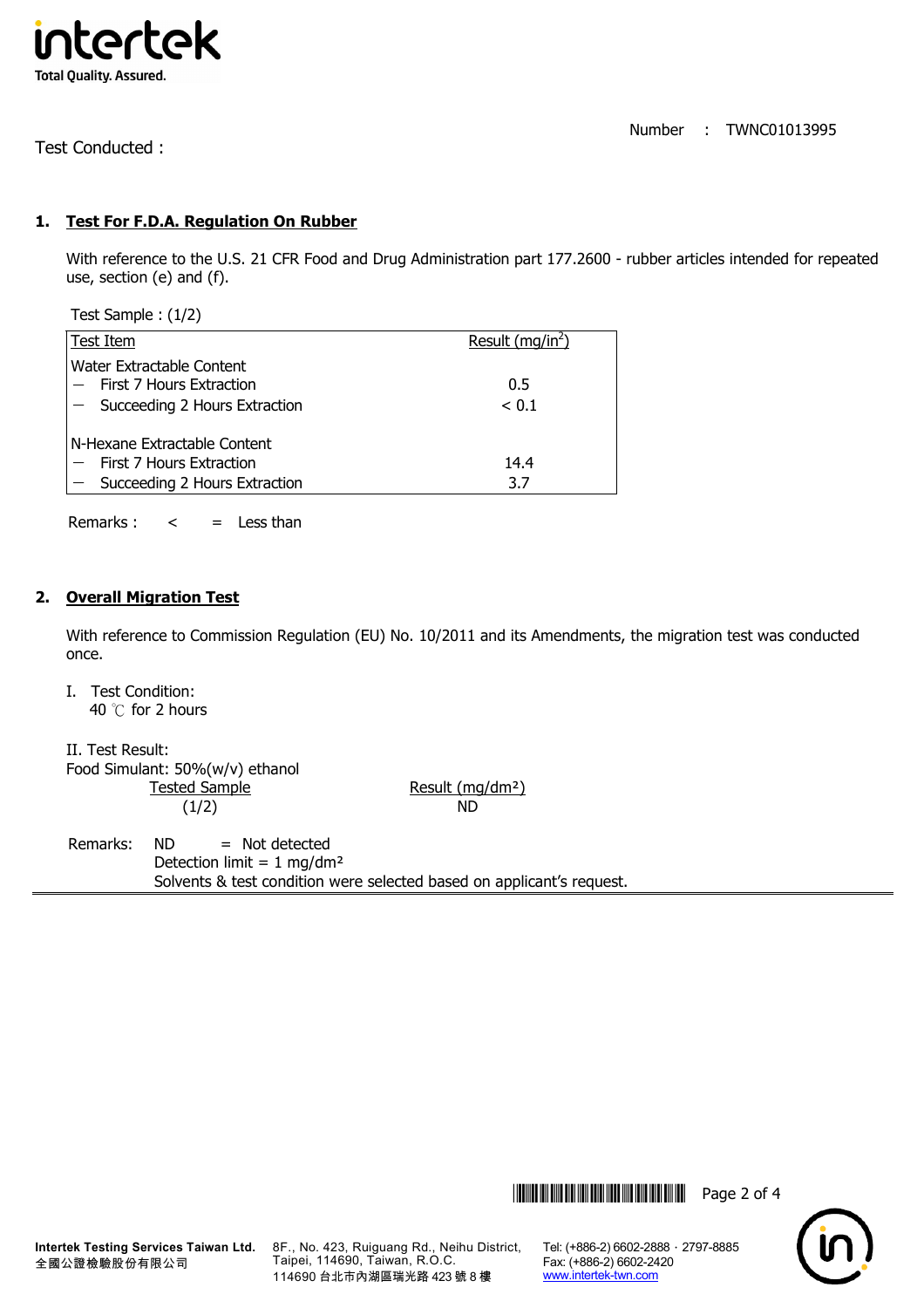

Test Conducted :

Number : TWNC01013995

## **3. Specific Migration of Bisphenol-A (BPA) Test**

With reference to European Commission regulation (EU) No. 10/2011 and its amendments, the migration test was conducted once.

I. Test Condition: 40℃ for 2 hours

II. Test Result Food Simulant: 50%(w/v) ethanol  $(1/2)$  ND

Result (mg/kg food)

Remarks:  $ND$  = Not detected Detection limit =  $0.05$  mg/kg food Solvents & test condition were selected based on applicant's request.

Tested Components:

(1) White plastic part

(2) White plastic part





Tel: (+886-2) 6602-2888 · 2797-8885 Fax: (+886-2) 6602-2420 www.intertek-twn.com